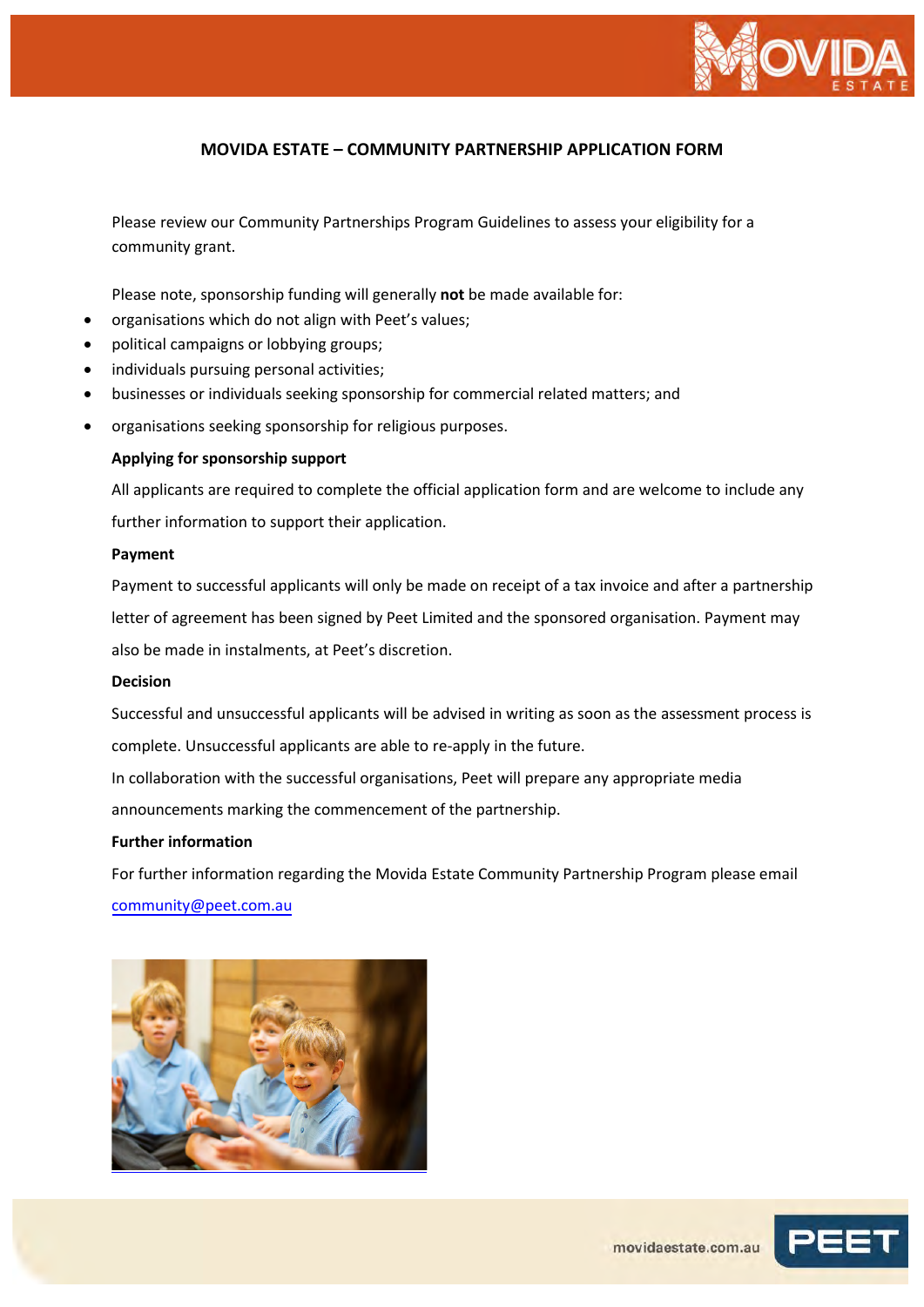

To request sponsorship support from Movida Estate please complete this application form to assist us in assessing your application.

Peet may also request that further information be provided by the applicant during the assessment process. Please do not feel restricted by the space provided – additional information is welcomed.

## **CONTACT INFORMATION**

### **SPONSORSHIP REQUEST**

### **PROJECT SUMMARY**

Please provide a brief summary of the project for which you are seeking sponsorship (specifically how and when the funds would be used and any anticipated project outcomes).

………………………………………………………………………………………………………………………………..………………………… ………………………………………………………………………………………………………………………………………………………...... ………………………………………………………………………………………………………………………………..………………………… …………………………………………………………………………………………………………………………………………………………..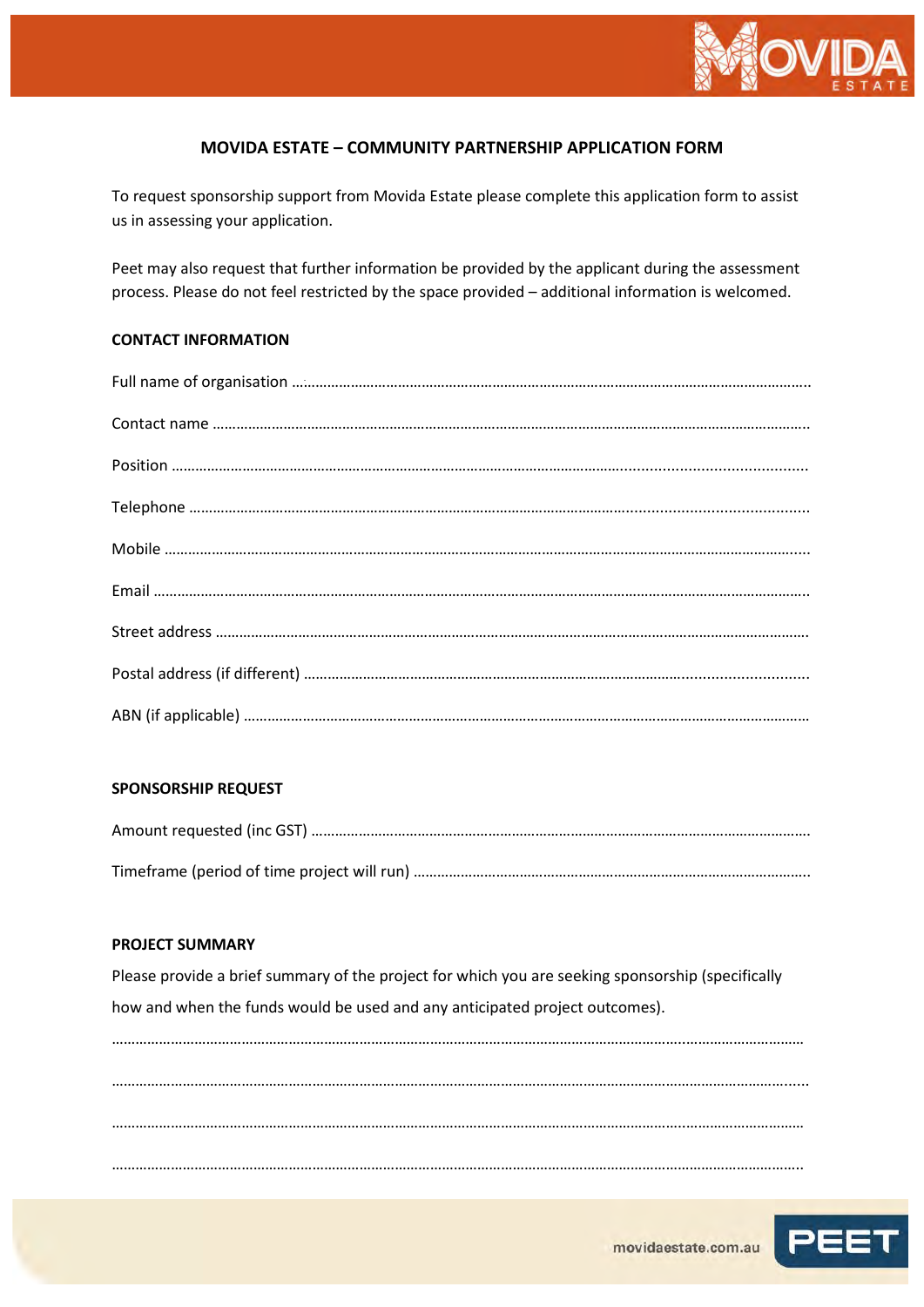

#### **BUDGET**

Please briefly outline the total budget of the project for which you are seeking support (indicating what percentage will be covered by the sponsorship funds).

………………………………………………………………………………………………………………………………………………………….. ………………………………………………………………………………………………………………………………..………………………… …………………………………………………………………………………………………………………………………………………………..

Does your organisation receive sponsorship or funding from other sources? If yes, please list other sources.

………………………………………………………………………………………………………………………………………………………….. ………………………………………………………………………………………………………………………………..…………………………

………………………………………………………………………………………………………………………………..…………………………

### **BACKGROUND INFORMATION**

Please provide a brief background of your organisation (how long it has been in operation, your objectives and purpose, your membership profile, as applicable).

………………………………………………………………………………………………………………………………..………………………… ………………………………………………………………………………………………………………………………………………………….. ………………………………………………………………………………………………………………………………..…………………………

Please include relevant dates (project timeframes and milestones) that would apply to the sponsorship proposal (e.g. event date or start of season or activity date/s).

………………………………………………………………………………………………………………………………………………………….. ………………………………………………………………………………………………………………………………..…………………………

………………………………………………………………………………………………………………………………..…………………………